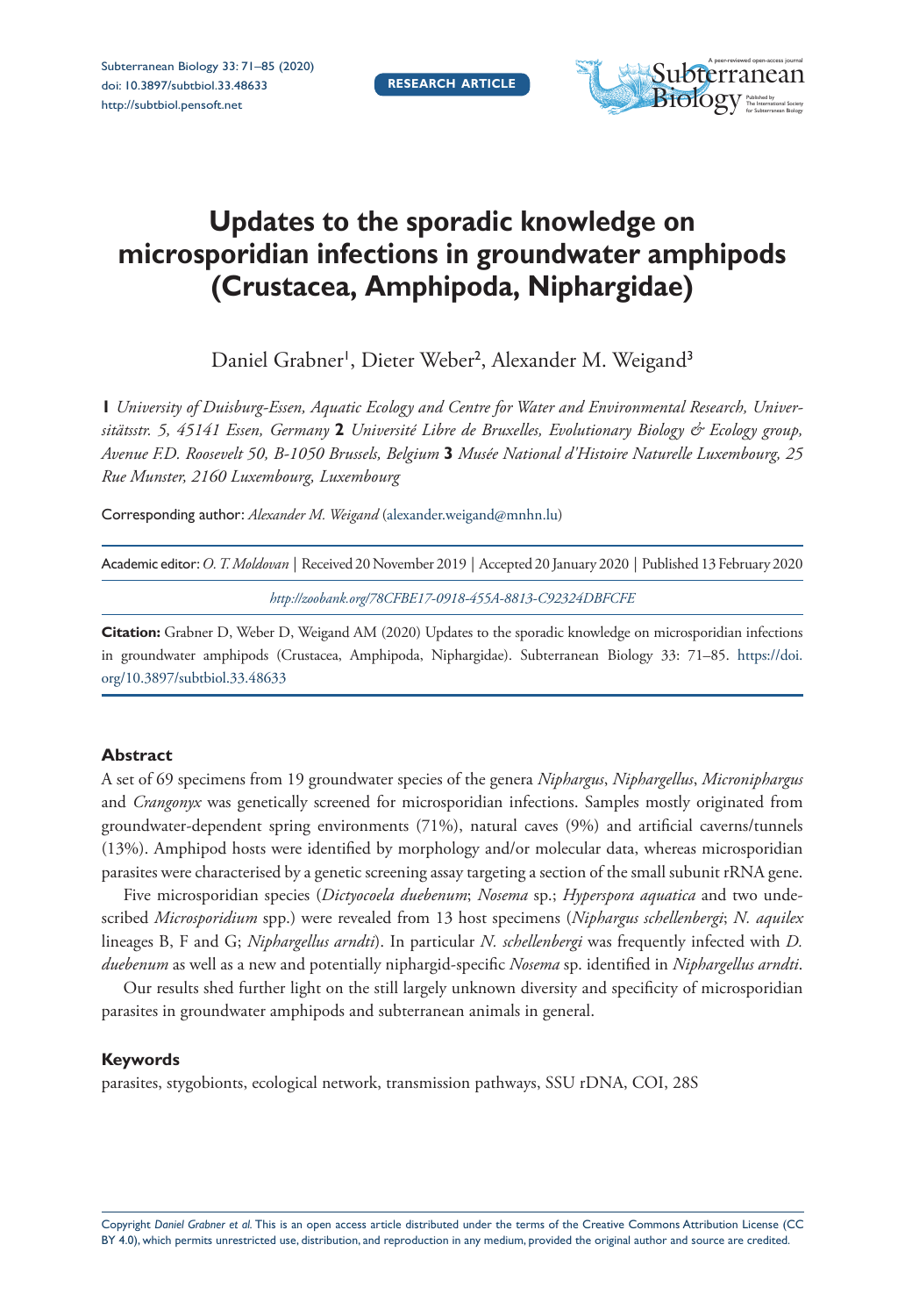#### **Introduction**

Microsporidians are microparasites that belong to the taxon Opisthosporidia, a sister group of the Fungi (Karpov et al. 2014). Depending on the microsporidian species, they can develop in various host tissues where they form spores that are infective for the next host (horizontal transmission). Some microsporidians are transmitted vertically from the mother to the offspring (Dunn and Smith 2001, Smith 2009). Microsporidians can influence the host population by causing mortality of infected individuals, or by modulating the sex ratio towards a female-biased population in the case of vertical transmission (Dunn and Smith 2001).

Studies on microsporidian diversity in freshwater amphipods have a long history and are steadily increasing (see Bulnheim 1975 for review, Ironside et al. 2003, Haine et al. 2004, Terry et al. 2004, Krebes et al. 2010, Wilkinson et al. 2011, Bacela-Spychalska et al. 2012, 2018, Stentiford et al. 2013, Stentiford and Dunn 2014, Grabner et al. 2015, Madyarova et al. 2015, Weigand et al. 2016, Dimova et al. 2018, Quiles et al. 2019), but knowledge on microsporidians in groundwater amphipods is very scarce. Early last century, Poisson (1924) was the first reporting *Niphargus stygius* (today regarded as a species-group) to be infected with *Microsporidium vandeli* (originally referred to as *Mrazekia niphargi*, later *Bacillidium niphargi*) and *Microsporidium niphargi*  (former *Thelohania vandeli*). Almost fifty years later, Bulnheim (1971) stated that *Pleistophora mülleri* (described as *Stempellia mülleri*) was detected in *Niphargus ilidzensis*. Since then, it has become more and more clear that the identification and delineation of microsporidian species as well as of groundwater amphipod hosts had been far from consistent. Again, almost 50 years after Bulnheim's publication, Weigand et al. (2016) were the first addressing microsporidian diversity in a *Niphargus* population by genetically analysing the parasites as well as the host species. The authors revealed *Nosema granulosis*, *Orthosomella* sp., *Microsporidium* sp. I and *Microsporidium* sp. BPAR3 as well as some unclassified infections for the target species *Niphargus schellenbergi*. Notably, all microsporidian infections were shared by a sympatrically occurring population of *Gammarus fossarum* lineage 13. This lead to the assumption that groundwater amphipods could enable transmission of microsporidians between surface habitats that are only connected by groundwater (Weigand et al. 2016).

In the present study, we intended to take another step in improving our sporadic knowledge on microsporidian diversity in a variety of groundwater-dependent environments in Central Europe using different niphargids (genera *Niphargus*, *Niphargellus*, *Microniphargus*) as target hosts.

#### **Material and methods**

#### **Sample material**

In total, 58 *Niphargus* specimens, 9 *Niphargellus*, 1 *Microniphargus leruthi* and 1 *Crangonyx* sp. have been analysed for microsporidian infections (Table 1; for further infor-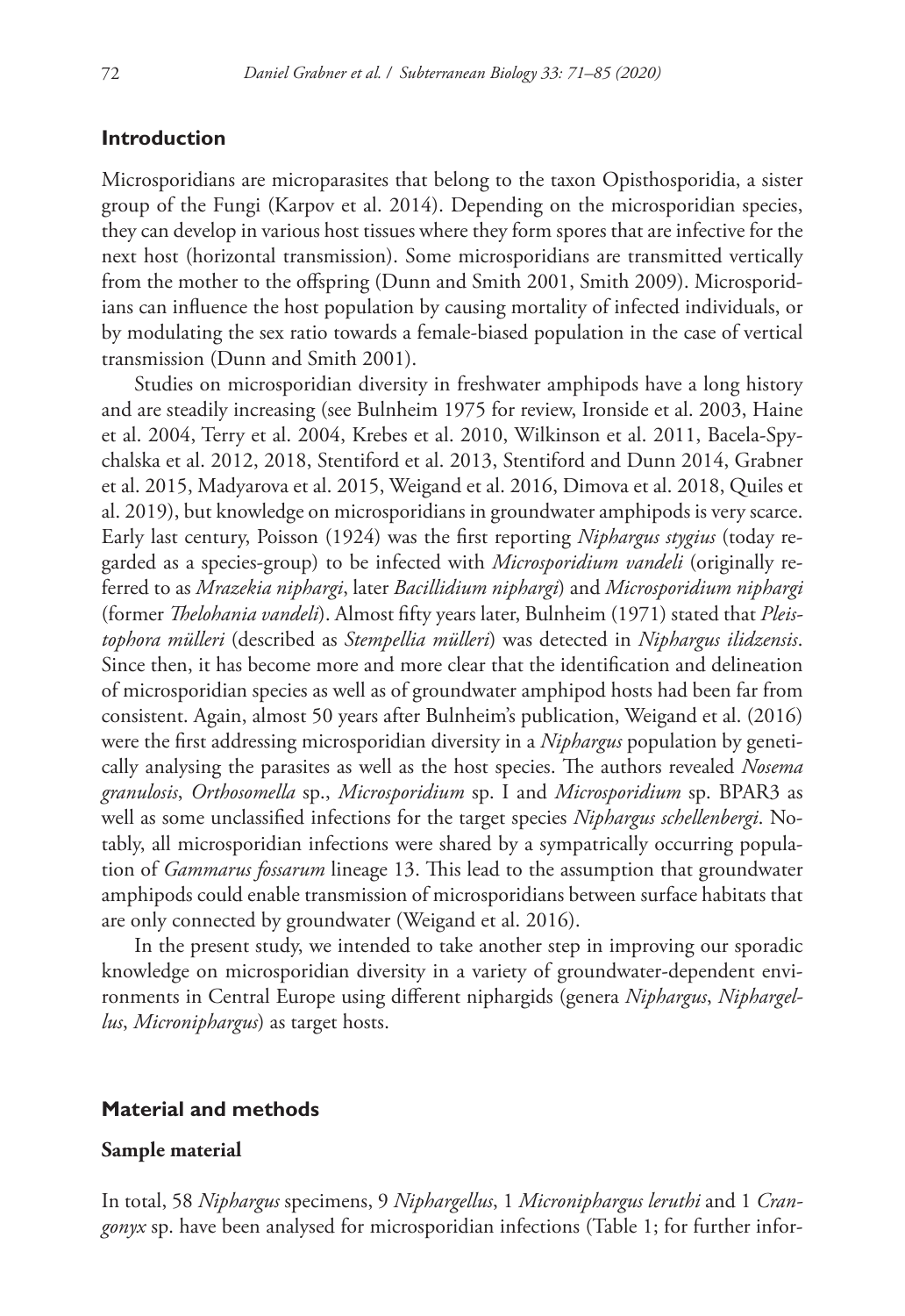mation see Suppl. material 1). Specimens have been collected in the period between 2015–2018, representing the morphospecies *Niphargus aquilex*, *Niphargus glenniei*, *Niphargus irlandicus*, *Niphargus kochianus*, *Niphargus puteanus*, *Niphargus schellenbergi*, *Niphargellus nolli* and *Niphargellus arndti*, as well as some undetermined *Niphargus* sp. Most of the samples originate from Central Europe (here, Germany, Belgium, Luxembourg and the East of France), fewer from surrounding areas (Poland, Great Britain, Ireland, The Netherlands, Czech Republic and the rest of France). The most frequently sampled aquatic habitats are springs, followed by subterranean water bodies in natural caves and artificial caverns (Table 1).

#### **Host barcoding and parasite detection**

One to two molecular markers were investigated for molecular species identification of amphipods, thus to a) allow a genetic cross-validation of the often morphologically hard to identify niphargid specimens, b) identify also juvenile specimens and c) enable a more precise taxonomic identification in case of cryptic species complexes (e.g. for *Niphargus aquilex*) (Fišer et al. 2009). The mitochondrial cytochrome *c* oxidase subunit I (COI) marker and the nuclear 28S rDNA marker (28S) were targeted. DNA was extracted from whole specimens according to the DNeasy Blood & Tissue Kit (Qiagen) and the NucleoSpin Tissue Kit (Macherey-Nagel) manufacturers' protocols. The COI marker was amplified using the primer pair LCO1490-JJ (5'-CHA CWA AYC ATA AAG ATA TYG G-3') and HCO2198-JJ (5'-AWA CTT CVG GRT GVC CAA ARA ATC A-3') of Astin and Stüben (2008). The PCR mix contained 1 μL DNA extract of variable concentration, 0.8 μL of each primer (10 pmol/μL), 5 μL of DreamTaq DNA Polymerase Master Mix (Thermo Scientific) and 2.4 µL of ultrapure water. PCR cycling conditions were 3 min denaturation at 94°C, 36 cycles of 20 s denaturation at 94°C, 45 s annealing at 50°C, and 60 s extension at 65°C; final elongation of 2 min at 65°C. Bi-directional Sanger-sequencing was performed at Genoscreen (Lille, France) using the PCR primer pair. The 28S nuclear fragment was amplified using the primer pair Niph15 (5'-CAA GTA CCG TGA GGG AAA GTT-3') and Niph16 (5'-AGG GAA ACT TCG GAG GGA ACC-3') of Verovnik et al. (2005). The PCR mix contained 2 μL of DNA extract of variable concentration, 1 μL of each primer (10 pmol/ μL), 0.2 μL of REDTaq Polymerase (Sigma-Aldrich), 5 µL REDTaq reaction buffer and 15.8 µL ultrapure water. PCR cycling conditions for 28S were an initial 3 min denaturation at 95°C, 56 cycles of 30 s denaturation at 94°C, 60 s annealing at 45°C, and 90 s extension at 72°C. Bi-directional Sanger-sequencing was performed using three primers: Niph 15, Niph 20 (5'-AAA CAC GGG CCA AGG AGT AT-3') and Niph 21 (5'-TAT ACT CCT TGG CCC GTG TT-3') (Flot et al. 2010). All PCR results were visualised on a 1.2% agarose gel prior to sequencing. COI-based molecular species identification was performed against the Barcode of Life Data System (BOLD, Ratnasingham and Hebert 2007) and the 28S marker compared to sequences stored in NCBI GenBank. Additional but so far unpublished COI and 28S sequences as part of an ongoing doctoral thesis were integrated for molecular species identification.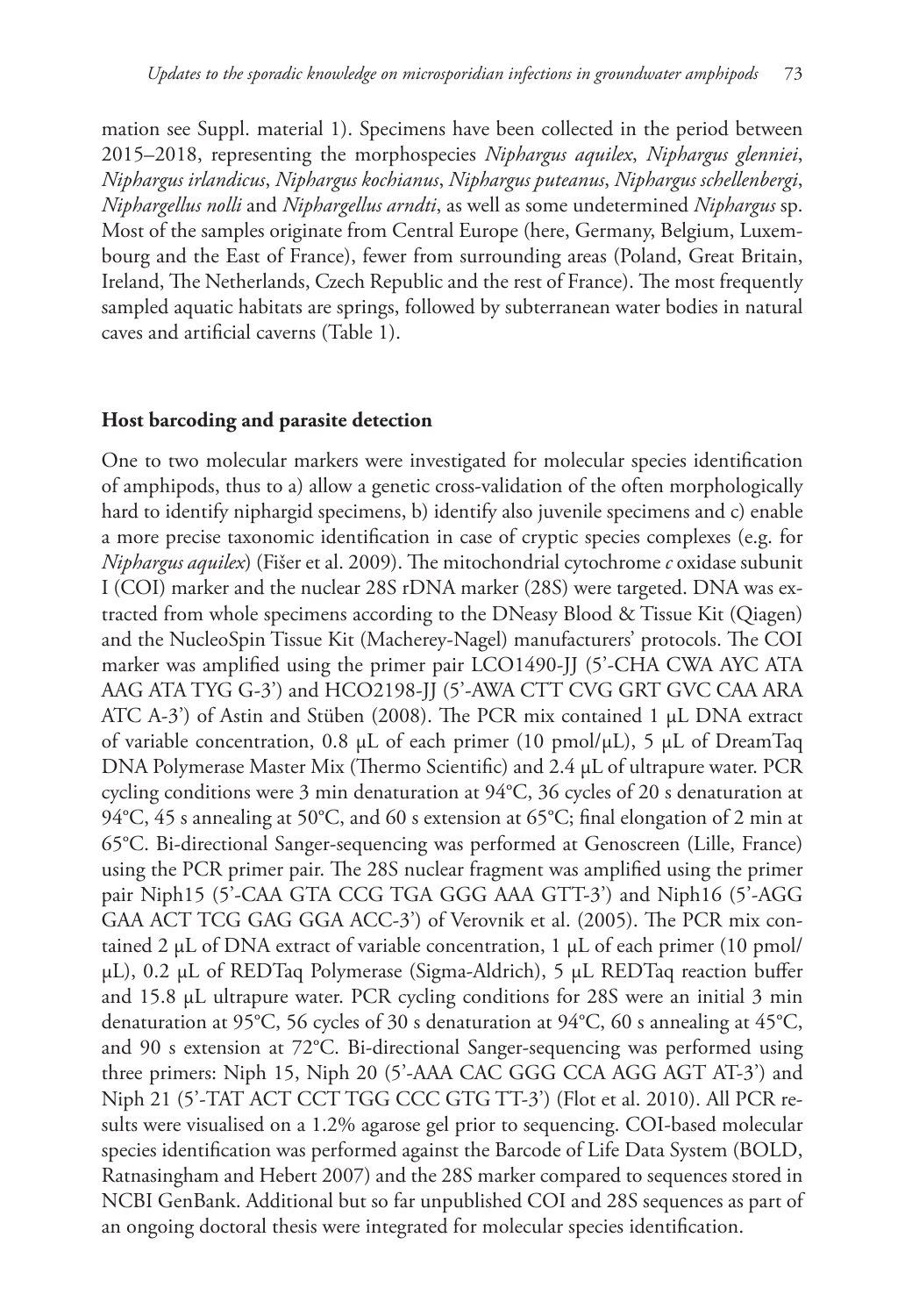| í                                                                          |
|----------------------------------------------------------------------------|
| 4<br>í<br>֚֚<br>ï<br>j<br>ł<br>₹                                           |
| Į                                                                          |
| j<br>i<br>i                                                                |
| ł<br>í<br>j<br>j<br>i<br>ŧ                                                 |
| n<br>C<br>ś                                                                |
| j<br>֖ׅׅׅ֚֚֚֚֚֚֚֚֚֚֚֚֚֚֚֚֚֚֚֚֚֡֝֝֡֡֡֝֬֝֬֝֬֝֓֞֬֝֓֬֝֓֬֝֬֝֓֞֬֝֓֞֬֝֬<br>ļ<br>d |
| AT-<br>ï<br>in the lite<br>j<br>į                                          |
| J<br>ļ                                                                     |
| i<br>j<br>خ<br>ب<br>j                                                      |
| ļ<br>ì<br>$\tilde{c}$<br>i                                                 |
| ļ<br>֪֪ׅ֖֖֖֚֚֚֚֚֚֬֕֓֕֓֕֬֝֬֝֓֬֝֬֝֓֬֝֬֝֬                                     |
| j<br>je                                                                    |
| į<br>$\frac{1}{2}$                                                         |
| Ì<br>ţ<br>j                                                                |
| ç<br>Č                                                                     |
| d<br>į                                                                     |
| ţ                                                                          |
| į                                                                          |
| ¢<br>ł<br>i<br>5                                                           |
| ŧ<br>é<br>i<br>֖ׅ֧֚֚֚֚֚֚֚֚֚֚֚֚֚֚֚֚֚֚֚֚֚֚֚֚֚֚֚֚֚֚֡֝֝֝֝֝֝֓֡֡֓֞֝֬֝֓֞֬֝֓֬֝֓֝֬  |
| ł<br>j<br>į                                                                |
| ï<br>i<br>ł<br>i                                                           |
| 5<br>ł                                                                     |
| I                                                                          |
| ļ<br>!<br>ł<br>֠                                                           |
| ï<br>֖֖֖֖֖֖֖֖ׅ֪֪ׅ֖ׅ֪֪֪֪֪ׅ֖֚֚֚֚֚֚֚֚֚֚֚֚֚֚֚֬֝֝֓֝<br>ł<br>I<br>ć              |
| $-187$<br>$\overline{\phantom{a}}$<br>$\overline{a}$<br>ί<br>ā<br>5        |
| ţ                                                                          |
| ,                                                                          |
| ֚֓<br>I                                                                    |

| Taxonomy               | Country        | Locality                                                    | date       | habitat                  | microsporidium infection                                         |
|------------------------|----------------|-------------------------------------------------------------|------------|--------------------------|------------------------------------------------------------------|
| Crangonyx sp.          | Germany        | Bavaria, Mömlingen, Interstitial Mümling                    | 4/28/2017  | interstitial             |                                                                  |
| Microniphargus leruthi | Ireland        | County Clare, Ballyvaghan, Polldubh Cave                    | 10/21/2017 | cave                     |                                                                  |
| Niphargellus arndti    | Czech Republic | Málkov, spring near Málkov                                  | 4/13/2018  | spring                   |                                                                  |
|                        | Germany        | Bavaria, Münchberg, Förmitzquelle                           | 3/14/2018  | $\operatorname*{spring}$ |                                                                  |
|                        | Germany        | Bavaria, Hainstetten, Rotbühlquelle                         | 4/15/2018  | spring                   | Hyperspora aquatica (99.8% to<br>KX364284)                       |
|                        | Germany        | Bavaria, Hainstetten, Fensterbachquelle                     | 4/15/2018  | spring                   |                                                                  |
|                        | Germany        | Bavaria, Hainstetten, Boiwiequelle 1                        | 4/15/2018  | spring                   |                                                                  |
|                        | Poland         | Szczawno-Zdrój, Jaskinia Daisy (former Liebichauer Höhle)   | 7/7/2018   | cave                     | Nosema sp. (97.2% to KM977840)                                   |
|                        | Poland         | Szczawno-Zdrój, Jaskinia Daisy (former Liebichauer Höhle)   | 7/7/2018   | cave                     | Microsporidium sp. (97.5% similar to<br>KX137915)                |
|                        | Germany        | Saxony, Wüstenbrand, Obere Jungfernquelle                   | 5/28/2017  | spring                   |                                                                  |
| Niphargellus nolli     | Germany        | Bavaria, Mömlingen, Interstitial Mümling                    | 4/28/2017  | interstitial             |                                                                  |
| Niphargus aquilex A    | Germany        | Rhineland-Palatinate, Grünstadt, Queckbrunnen               | 1/10/2017  | spring                   |                                                                  |
|                        | Germany        | Rhineland-Palatinate, Waldleiningen, Felsenbrunnen          | 12/14/2016 | spring                   |                                                                  |
|                        | Germany        | Rhineland-Palatinate, Lambrecht, Bürgermeister-Hermann-     | 4/17/2016  | spring                   |                                                                  |
|                        |                | Schneider-Brunnen                                           |            |                          |                                                                  |
| Niphargus aquilex B    | Germany        | Hesse, Quelle Heidtränktal bei Mündung Schellbach           | 5/5/2018   | spring                   |                                                                  |
|                        | Germany        | Hesse, Hanswagnersborn                                      | 5/6/2018   | spring                   |                                                                  |
|                        | Germany        | Hesse, Quelle 12 im Krofdorfer Forst                        | 5/7/2018   | spring                   | Dictyocoela duebenum (99.45% similar to<br>MH753359)             |
|                        | Germany        | Rhineland-Palatinate, Höhn, Trinkwasserquelle Hilpischmühle | 8/14/2018  | spring                   |                                                                  |
|                        | Germany        | Saarland, Saarhölzbach, Schankbur                           | 12/1/2016  | spring                   |                                                                  |
| Niphargus aquilex F    | Belgium        | Wallonia, Stablo, Interstitial l'Eau Rouge                  | 10/20/2018 |                          | interstitial Dictyocoela duebenum (99.45% similar to<br>MH753359 |
|                        | Germany        | Saxony, Geising, Barbara-Stollen Geising                    | 3/18/2018  | artificial               |                                                                  |
|                        | Germany        | Saxony, Geising, Barbara-Stollen Geising                    | 3/18/2018  | artificial<br>cavern     |                                                                  |
|                        |                |                                                             |            | cavern                   |                                                                  |
|                        | Germany        | Bavaria, Kasendorf, Friesenquelle                           | 3/14/2018  | spring                   |                                                                  |
|                        | Germany        | Thuringia, Sankt Ganglof, Tesse                             | 3/15/2018  | spring                   |                                                                  |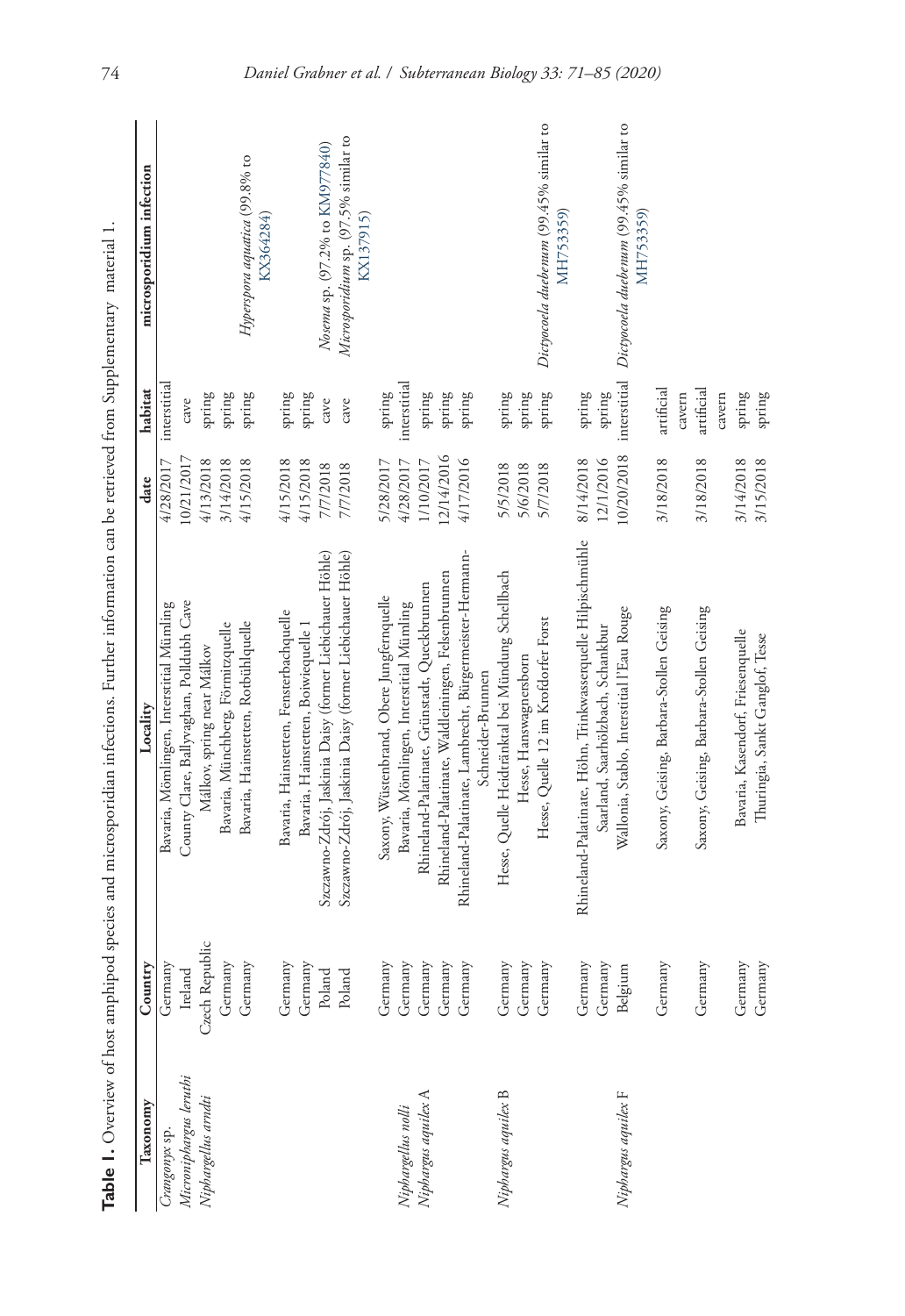| Taxonomy                                                            | Country               | Locality                                                                                          | date                 | habitat              | microsporidium infection                            |
|---------------------------------------------------------------------|-----------------------|---------------------------------------------------------------------------------------------------|----------------------|----------------------|-----------------------------------------------------|
| Niphargus aquilex-com-<br>plex lineage H                            | France                | Meurthe-et-Moselle, Haroué, Drainage Haroué                                                       | 4/5/2018             | spring               |                                                     |
| Niphargus aquilex-com-<br>plex lineage I                            | <b>CC</b><br>Fran     | Haut Rhin, Source Mitteleck                                                                       | 1/14/2018            | spring               |                                                     |
| Niphargus aquilex-com-                                              | France                | Calvados, Saint-Vaast-en-Auge, Carrière souterrain de Saint-                                      | 5/26/2018            | artificial           |                                                     |
| Niphargus aquilex-com-<br>plex lineage M                            | Germany               | Saarland, Nunkirchen, Zillas Keller<br>Vaast-en-Auge                                              | 1/10/2015            | artificial<br>cavern |                                                     |
| plex, lineage G                                                     | Germany               | Saarland, Steinkopfstollen                                                                        | 3/12/2018            | artificial<br>cavern |                                                     |
|                                                                     | Germany               | Saarland, Nunkirchen, Zillas Keller                                                               | 12/30/2017           | artificial<br>cavern | Microsporidium sp. (93.1% similarity to             |
|                                                                     |                       |                                                                                                   |                      | cavern               | FJ755996)                                           |
|                                                                     | Luxembourg<br>Germany | Baden-Wurttemberg, Blaubeuren, Interstitial Blau<br>Minette, Esch sur Alzette, Minière Langegronn | 1/1/2016<br>8/3/2018 | artificial<br>spring |                                                     |
|                                                                     |                       |                                                                                                   |                      | cavern               |                                                     |
| Niphargus aquilex-com-<br>plex, lineage J                           | France                | Loir et Cher, 35 Pleine-Fougères                                                                  | n.a.                 | n.a.                 |                                                     |
| Niphargus aquilex-com-<br>plex, lineage K                           | Belgium               | Wallonia, Péruwelz, Source Edouard Simon                                                          | 9/14/2017            | spring               |                                                     |
| Niphargus aquilex-com-<br>plex, lineage L                           | Belgium               | Flandres, Kleine Spouwen, Bron in Kleine Spouwen                                                  | 10/20/2018           | spring               |                                                     |
| Niphargus cf. aquilex<br>Niphargus glenniei<br>Niphargus inlandicus | Germany               | Hesse, Wettenberg, Quelle 37 im Krofdorfer Forst                                                  | 22.07.2016           | spring               |                                                     |
|                                                                     | United Kingdom        | Devon, Ashburton, Pridhamsleigh Caverh                                                            | 9/7/2016             | cave                 |                                                     |
|                                                                     | Ireland               | County Clare, Ballyvaghan, Aillwee Cave                                                           | 10/22/2017           | cave                 |                                                     |
| Niphargus kochianus-<br>complex (not A-D)                           | the Netherlands       | Stokhem, Dorpstratwell                                                                            | 5/20/2017            | well                 |                                                     |
| Niphargus puteanus                                                  | Germany               | Baden-Wurttemberg, Schlattstall, Wasserhäuschen Schwarze<br>Lauter                                | 6/13/2017            | spring               |                                                     |
| Niphargus schellenbergi                                             | Belgium               | Wallonia, Felenne, Source abbrevoir Felenne                                                       | 6/10/2017            | spring               |                                                     |
|                                                                     | Belgium               | Wallonia, Rotheux-Rimière, Source des Amoureux                                                    | 2/25/2017            | spring               |                                                     |
|                                                                     | Belgium               | Wallonia, Baionville, Source sous arbre                                                           | 3/8/2018             | spring               |                                                     |
|                                                                     | Belgium               | Wallonia, Lomprez, Source près des Dames                                                          | 3/10/2018            | spring               | Dictyocoela duebenum (99.45% similar to<br>MH753359 |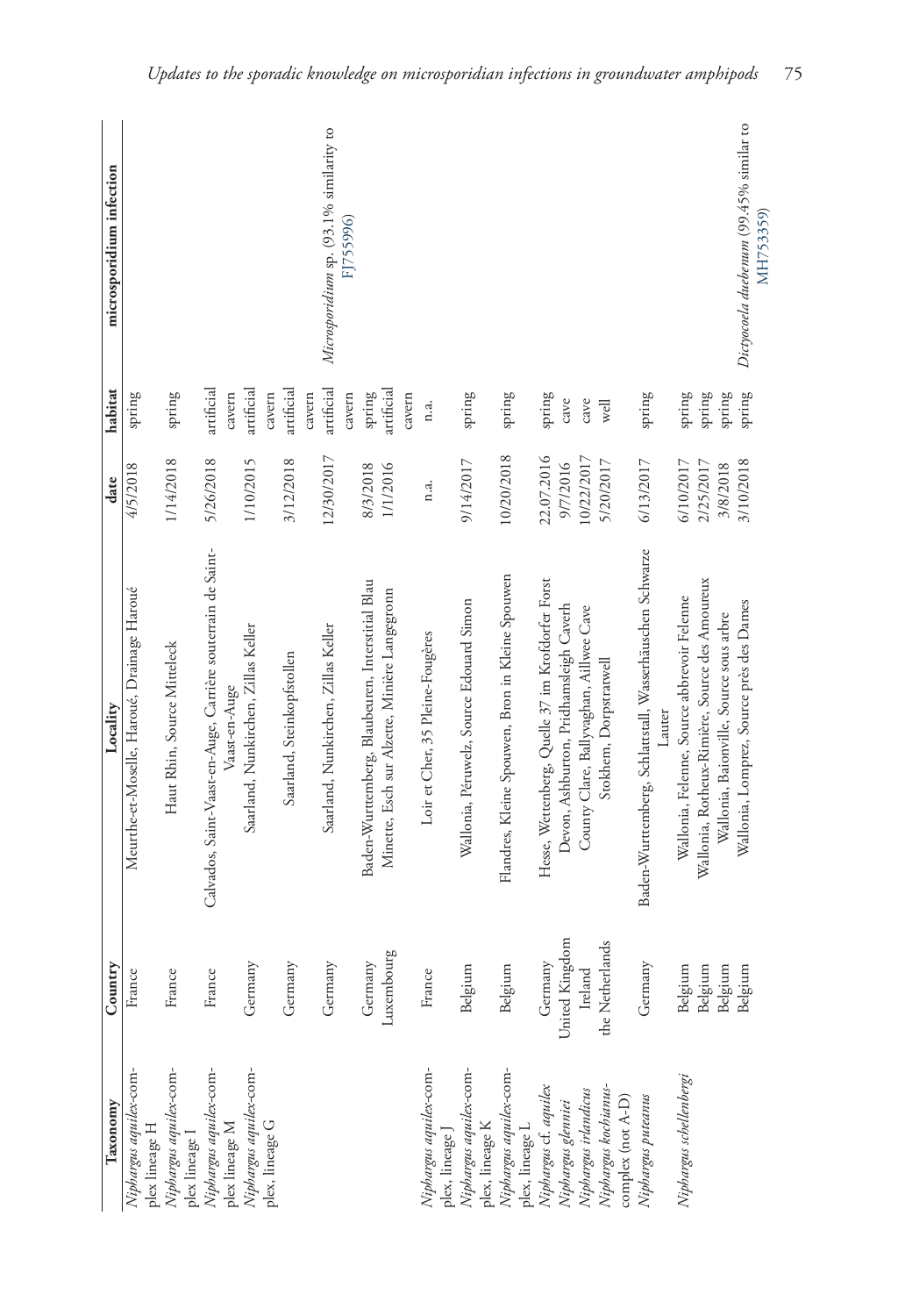| Taxonomy                    | Country    | Locality                                                                  | date       | habitat | microsporidium infection                             |
|-----------------------------|------------|---------------------------------------------------------------------------|------------|---------|------------------------------------------------------|
| Niphargus schellenbergi     | Belgium    | Wallonia, Clermont, Fontaine de Saint-Jean                                | 5/19/2017  | spring  |                                                      |
|                             | France     | Vosges, Valfroicourt, Lavoir de Valfroicourt                              | 4/7/2018   | spring  |                                                      |
|                             | Germany    | North Rhine-Westphalia, Behlingen, spring near Behlingen                  | 8/10/2017  | spring  |                                                      |
|                             | Germany    | Rhineland-Palatinate, Trier ST Euren, Quelle überm Talbildchen 10/13/2017 |            | spring  | Dictyocoela duebenum (99.72% similar to<br>JQ673483) |
|                             | Germany    | Bavaria, Kulmbach, Quelle am Steinernen Gässchen                          | 3/14/2018  | spring  |                                                      |
|                             | Germany    | Thuringia, Bad Klosterlausnitz, Holzborn                                  | 3/15/2018  | spring  | Dictyocoela duebenum (99.45% similar to<br>MH753359) |
|                             | Germany    | North Rhine-Westphalia, Behlingen, spring near Behlingen                  | 8/10/2017  | spring  | Dictyocoela duebenum (99.48% similar to<br>MH753359) |
|                             | Germany    | North Rhine-Westphalia, Behlingen, spring near Behlingen                  | 8/10/2017  | spring  | Dictyocoela duebenum (99.56% similar to<br>MG063275) |
|                             | Germany    | North Rhine-Westphalia, Brilon, Obere Möhnequelle                         | 8/13/2017  | spring  |                                                      |
|                             | Germany    | Hesse, Martinhagen, Quelle der Kneippanlage Martinhagen                   | 5/9/2018   | spring  |                                                      |
|                             | Germany    | Hesse, Warme-Quelle                                                       | 5/9/2018   | spring  |                                                      |
|                             | Germany    | North Rhine-Westphalia, Brilon, Obere Möhnequelle                         | 8/13/2017  | spring  |                                                      |
|                             | Germany    | Rhineland-Palatinate, Trier ST Euren, Quelle überm Talbildchen            | 10/13/2017 | spring  |                                                      |
|                             | Germany    | Saarland, Mettlach, Quelle über Mettlach                                  | 1/28/2017  | spring  |                                                      |
|                             | Germany    | Bavaria, Neuschleichach, Aurachquelle                                     | 8/23/2017  | spring  | Dictyocoela duebenum (99.45% similar to<br>MH753359) |
|                             | Luxembourg | Gutland, Diekirch, Quelle Diekirch                                        | 2/11/2018  | spring  |                                                      |
|                             | Luxembourg | Ösling, Urspelt, Quelle am aale Koepchen                                  | 5/20/2018  | spring  | Dictyocoela duebenum (99.45% similar to<br>MH753359) |
|                             | Luxembourg | Gutland, Girsterklaus, Source de Girsterklaus                             | 1/30/2018  | spring  |                                                      |
|                             | Luxembourg | Gutland, Osweiler, Wiesenquelle 2 Fromburg                                | 1/31/2018  | spring  |                                                      |
| Niphargus cf. schellenbergi | France     | Meurthe-et-Moselle, Xirocourt, Fontaine Jevoncourt                        | 4/6/2018   | spring  |                                                      |
|                             | France     | Haute-Saône, Le Thillot, Tunnel du Col des Croix                          | 7/3/2016   | tunnel  |                                                      |
|                             | France     | Saône-et-Loire, Le Creusot, Le Creusot, tunnel                            | 2/2/2018   | tunnel  |                                                      |
| Niphargus sp.               | Germany    | Bavaria, Steinamwasser, Höhle Ohne Namen                                  | 8/24/2017  | cave    |                                                      |
|                             | Luxembourg | Gutland, Osweiler, Tümpelquelle Fromburg                                  | 1/31/2018  | spring  |                                                      |
|                             | France     | Meurthe-et-Moselle, Chaligny, Lavoir de Chaligny                          | 4/5/2018   | spring  |                                                      |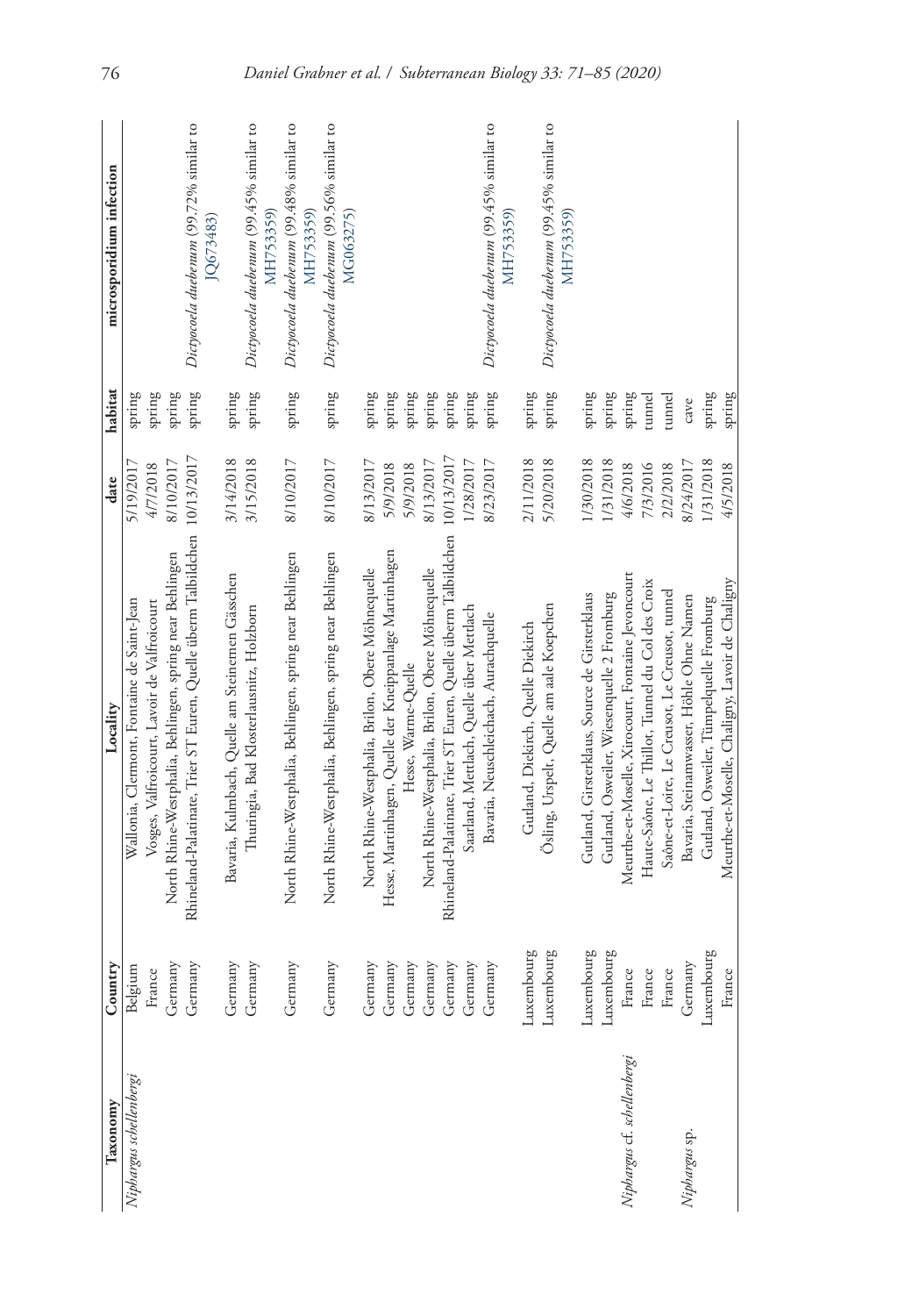The detection of microsporidians with the primers V1 / Mic-uni3R (targeting a section of about 450 bp of the small subunit (SSU) rRNA gene) was done as described in Weigand et al. (2016). Additionally, selected microsporidian-positive samples were amplified with the primers HG4f and 580r (amplifying a product of about 500 bp) as suggested by Bacela-Spychalska et al. (2018) to obtain additional sequence information from the internal transcribed spacer (ITS) and the large subunit (LSU) of the rDNA gene. The intention was mainly to unambiguously match the isolates of *Dictyocoela* spp. to the respective GenBank entries. PCR products were purified with a Micro Elute Cycle Pure Kit according to manufacturer's instructions (Omega Bio-Tek) and sequenced (Eurofins Genomic Services).

# **Results**

### **Host diversity and cryptic species**

The COI marker was used for DNA barcoding of 57 specimens, the 28S locus analysed for 38 specimens – with a total of 32 specimens being investigated for both markers (Suppl. Table S1). Six specimens were identified by morphology only, as PCR amplification and/or DNA sequencing were not successful. The total groundwater amphipod dataset screened for microsporidian infections comprised 58 *Niphargus* specimens, 9 *Niphargellus* specimens, *Crangonyx* sp. and *Microniphargus leruthi* (Table 1). With 26 specimens *Niphargus* (cf.) *schellenbergi* was the most frequent taxon. Furthermore, the *N. aquilex* morphospecies was revealed to be represented by ten cryptic species in our dataset, which already comprised taxonomic annotations (*N. aquilex* A, B and F sensu McInerney et al. 2014) or were newly named in this study (i.e. *N. aquilex*-complex lineages G to M) using the terminology as introduced by McInerney et al. (2014). The COI sequences can be retrieved from Suppl. material 2.

# **Microsporidian diversity**

A literature review was performed on known microsporidian infections in niphargid amphipods, and our own results added (Table 2).

No microsporidians were detected in the single *M. leruthi* and *Crangonyx* sp. In total, 13 niphargids were tested positive for microsporidians by PCR (19.1%, Table 1). Most of the isolates (9, 13.2%) were identified as *Dictyocoela duebenum* (according to Bacela-Spychalska et al. 2018). This microsporidium was found mainly in *N. schellenbergi* (7 out of 9) as well as in *Niphargus aquilex* lineages B and F. It was found almost exclusively in spring habitats. The sequences of the remaining four microsporidians were clearly different and only one host individual was found infected each (1.4%). One isolate from *Niphargellus arndti* was similar to *Nosema* sp. (97.2% to [KM977840\)](http://www.ncbi.nlm.nih.gov/nuccore/KM977840) previously isolated from *Eulimnogammarus verrucosus* (Madyarova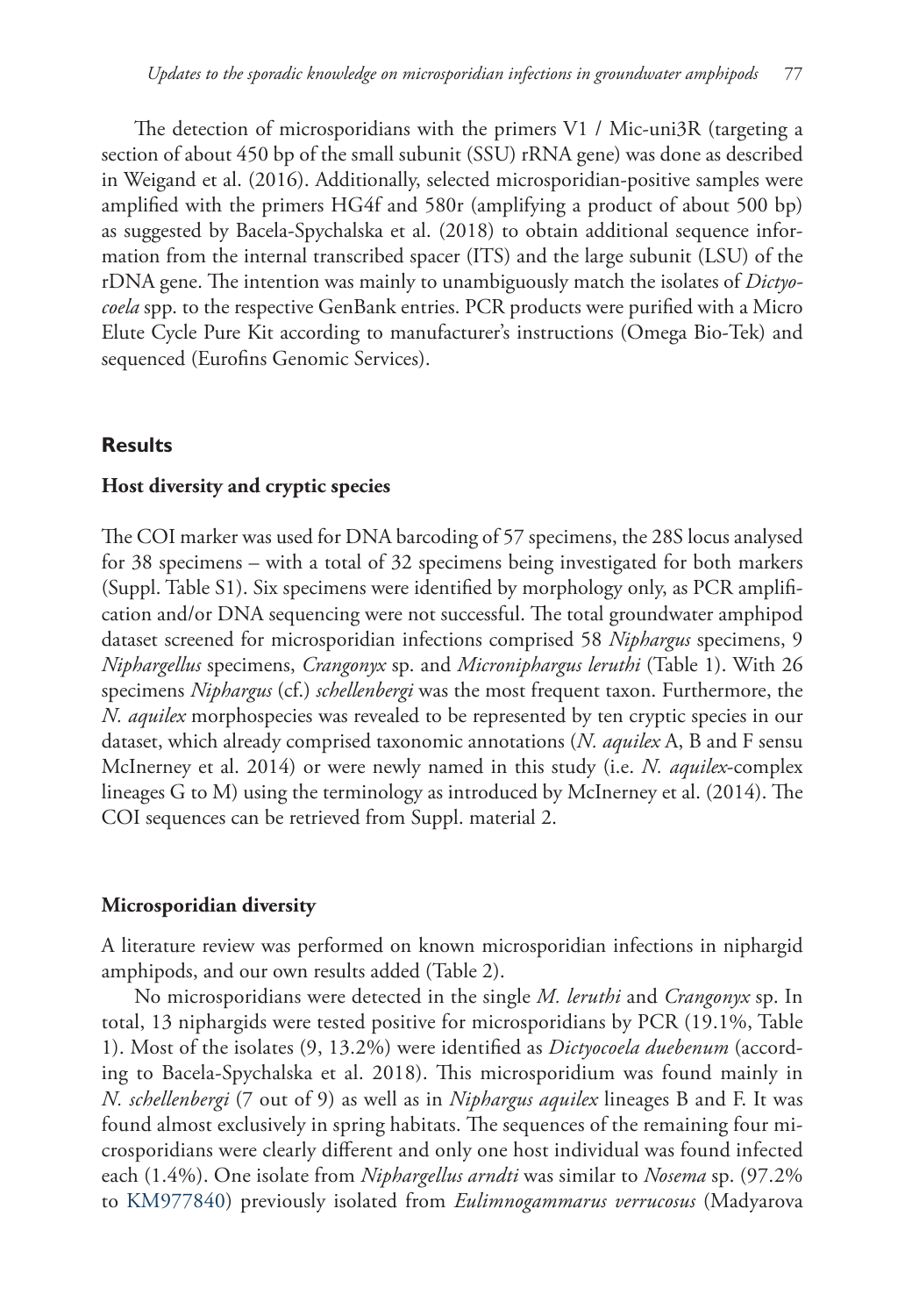| Host                 | Microsporidium                                                                               | Reference             |
|----------------------|----------------------------------------------------------------------------------------------|-----------------------|
| Niphargellus arndti  | Hyperspora aquatica (99.8% similar to KX364284)                                              | this study            |
|                      | Microsporidium sp. $(97.5\%$ to KX137915)*                                                   | this study            |
|                      | Nosema sp. (97.2% to KM977840)                                                               | this study            |
| Niphargus aquilex B  | Dictyocoela duebenum (99.5% to MH753359)                                                     | this study            |
| Niphargus aquilex F  | Dictyocoela duebenum (99.5% to MH753359)                                                     | this study            |
| Niphargus aquilex G  | Microsporidium sp. $(93.1\%$ to FJ755996)*                                                   | this study            |
| Niphargus ilidzensis | Pleistophora mülleri (probable syn. Stempellia mülleri, Microsporidium                       | Bulnheim (1971)       |
|                      | giraudi, Thelohania mülleri, T. giraudi, Pleistophora blochmanni, Glugea<br><i>mülleri</i> ) |                       |
| Niphargus            | Dictyocoela duebenum (99.5% to MH753359; 99.7% to JQ673483;                                  | this study            |
| schellenbergi        | 99.6% to MG063275)                                                                           |                       |
|                      | Microsporidium sp. BPAR3 (KT633993)*                                                         | Weigand et al. (2016) |
|                      | Microsporidium sp. I (KT633992)*                                                             | Weigand et al. (2016) |
|                      | Nosema granulosis                                                                            | Weigand et al. (2016) |
|                      | Orthosomella sp.                                                                             | Weigand et al. (2016) |
| Niphargus stygius    | Microsporidium vandeli (probable syn. Microsporidium niphargi,                               | Poisson $(1924)$      |
| species group        | Mrazekia niphargi, Bacillidium niphargi, Thelohania vandeli)                                 |                       |

**Table 2.** Overview of microsporidian infections in groundwater amphipods of the family Niphargidae.

\**Microsporidium* sp. is a transitory genus for genetically identified microsporidian isolates without a link to a morphological description. Therefore, GenBank accession numbers for the isolate or the respective best match are given in these cases.

et al. 2015) and 96.8% to *Nosema granulosis* ([MK719384](http://www.ncbi.nlm.nih.gov/nuccore/MK719384)) isolated from *Gammarus roeselii* (Quiles et al. 2019). An isolate obtained from *N. aquilex* lineage G showed a similarity of 93.1% to a microsporidian sequence from the amphipod *Crypturopus tuberculatus* collected in Lake Baikal [\(FJ755996\)](http://www.ncbi.nlm.nih.gov/nuccore/FJ755996). Two additional microsporidian isolates were sequenced from *Niphargellus arndti*; one was 97.5% similar to a microsporidian detected in caddisfly larvae ([KX137915](http://www.ncbi.nlm.nih.gov/nuccore/KX137915), Grabner et al. 2017), the other was 99.8% similar to the hyperparasitic microsporidian *Hyperspora aquatica* ([KX364284](http://www.ncbi.nlm.nih.gov/nuccore/KX364284), Stentiford et al. 2017).

Sequencing of the PCR product obtained with the HG4f-580r primers from two *N. schellenbergi*-specimens resulted in two non-overlapping fragments that were between 95.4% (*Pseudocollinia beringensis*; [HQ591477](http://www.ncbi.nlm.nih.gov/nuccore/HQ591477)) to 98.5% (*Gymnodinioides pitelkae*; [EU503534](http://www.ncbi.nlm.nih.gov/nuccore/EU503534)) genetic similarity to sequences of apostome ciliates from krill and marine amphipods. The SSU rDNA sequences can be retrieved from Suppl. material 3.

#### **Discussion**

Due to a generally low supply of nutrients and often species-poor local communities, groundwater(-dependent) ecosystems are ecologically particularly sensitive. Therefore, transmission pathways might be ecologically more relevant and effects of parasites might have a stronger regulatory role in these environments. In the present study, five different microsporidian isolates could be obtained from 68 tested niphargid individuals, which correspond to about 0.07 microsporidian species per host individual. This is much lower compared to the study of Weigand et al. (2016) who found four microsporidian species in 21 tested *N. schellenbergi*, therefore a rate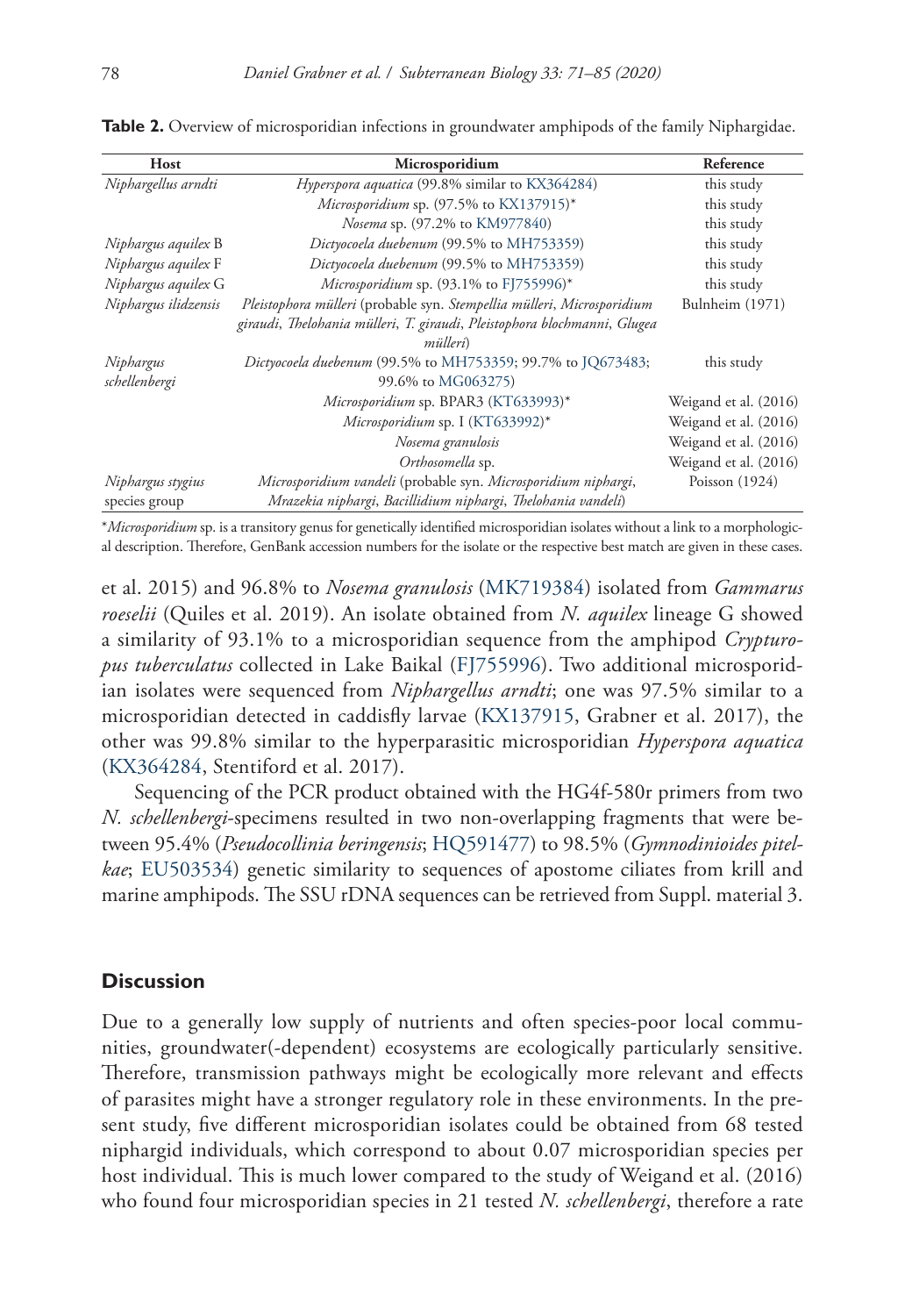of 0.19 parasite species per host individual. Also, the overall prevalence was much higher in the latter (>80%), compared to the present study (19%). This difference might be explained by the close connection of the investigated *Niphargus*-population to a surface population of *Gammarus fossarum* lineage 13 with a microsporidian prevalence of 90% in the study of Weigand et al. (2016). Transmission from this highly infected surface population might have been the cause for the comparatively high prevalence in *Niphargus* spp. found in their study. Nevertheless, it has to be noted that the majority of niphargid specimens from the present study had been sampled from spring habitats, and as such, also co-exist with epigean arthropods, including *Gammarus fossarum* (lineage 13). Alternatively, in particular *Niphargus schellenbergi* might be susceptible for microsporidian infections. Further indication might be seen in our study results as well, as out of the 26 specimens identified as *Niphargus* (cf.) *schellenbergi* seven were infected, corresponding to a rate of 0.27 parasite species per host individual.

The most abundant microsporidium found in the present study was *Dictyocoela duebenum*, a common species occurring in a variety of amphipods (Terry et al. 2004, Grabner et al. 2015, Wilkinson et al. 2011, Bacela-Spychalska et al. 2018). This species is generally transmitted vertically (from mother via eggs directly to the offspring) and can feminize the host population (Ironside et al. 2003). But there is also evidence for phases of horizontal transmission (masses of spores are released after host death and infect other individuals when they ingest the spores) that will cause increased host mortality (Wilkinson et al. 2011). Therefore, *D. duebenum* might be transmitted to *Niphargus* populations when they come in contact with other infected amphipods and persist in the population by vertical transmission. As we tested only few host individuals per site (1-3), we cannot draw conclusions about the actual absence of microsporidians at sites with specimens that were tested negative for microsporidians. Nevertheless, some *Niphargus* populations seem to be free of *D. duebenum*, as this species was not found in the study of Weigand et al. (2016).

In the study by Weigand et al. (2016), *Nosema granulosis* was detected in *N. schellenbergi*. This microsporidium was originally described from *Gammarus duebeni* (Terry et al. 1999) and is the only species of this genus recorded from different species of amphipods (Terry et al. 2004). The *Nosema* isolate from *Niphargellus arndti*  detected in the present study shows a sequence divergence of 3.2% to the closest *Nosema granulosis* sequence in GenBank and might be in fact a new *Nosema* species. It is most closely related to a *Nosema* sp. isolate found in the freshwater amphipod *Eulimnogammarus verrucosus* (97.2% to [KM977840\)](http://www.ncbi.nlm.nih.gov/nuccore/KM977840). This amphipod is endemic to Lake Baikal (Russia) where it inhabits the upper and sub‐littoral zones, being commonly sampled in high numbers from water depths between 0.1-15 m (Bazikalova 1945, Rivarola-Duarte et al. 2014). Similar to *D. duebenum*, *Nosema* species might be transmitted to *Niphargus*-populations from other amphipods in phases of horizontal transmission. As the *Nosema* sp. detected here in *Niphargellus arndti* was not revealed by any other genetic study on amphipod microsporidians so far, it might be a niphargid-specific species.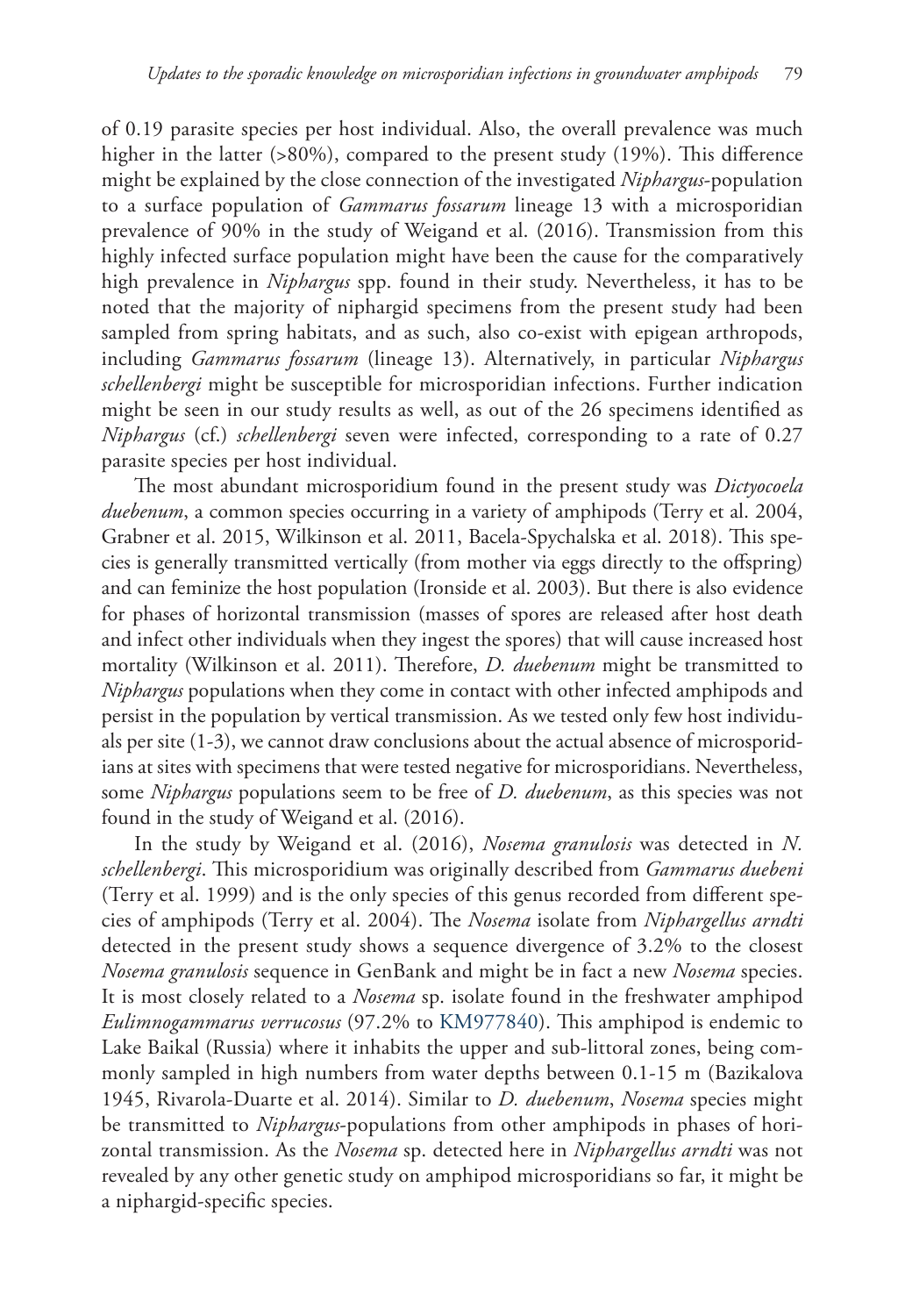The microsporidian isolate from *N. aquilex* (lineage G) showed only a low similarity (93.1%) to a previously characterized microsporidian isolate from amphipods. Therefore, it should be considered as a new sequence record. Also the isolate from *Niphargellus arndti* with 97.5% similarity to a microsporidian isolate from caddisfly larvae is probably a species that has not been sequenced and described yet.

A puzzling finding is the microsporidium from *Niphargellus arndti* that was genetically 99.8% similar to *Hyperspora aquatica*, a microsporidian hyperparasite of *Marteilia cochillia* (Paramyxida) from cockles (Stentiford et al. 2017). To date, Paramyxea of amphipods were only described from marine species (Ginsburger-Vogel and Desportes 1979, Short et al. 2012), but the sequence of *H. aquatica* shows a close relationship also to other microsporidians of freshwater amphipods. Genetically most similar is a *Microsporidium* sp. (98.9% to [HM800853\)](http://www.ncbi.nlm.nih.gov/nuccore/HM800853) from a marine parasitic copepod, and Stentiford et al. (2017) discussed a possible involvement of copepods in the life cycle of *H. aquatica*. Based on these assumptions, we can speculate that a related freshwater species utilizes (only) amphipods as hosts.

In this context, it should be mentioned that whole-body homogenates of the hosts were used for DNA extraction, including gut content and organisms associated with the amphipod, e.g. epibiotic ciliates. While *Dictoyocoela* and *Nosema* spp. are well characterized parasites of amphipods, we cannot be sure about the location of the other three microsporidian isolates detected in the present study. Therefore, the possibility exists that the microsporidium from the present study with high sequence similarity to *H. aquatica* is actually infecting protists associated with the amphipods (see also discussion in Stentiford et al. 2017) or originates from groundwater copepods ingested by niphargids.

An unexpected finding was the detection of a sequence most similar to an apostome ciliate in two individuals of *N. schellenbergi* from a single site (North Rhine-Westphalia, spring near Behlingen). Apostome ciliates are exuvitrophic or parasitoids of invertebrates, mainly crustaceans, and were described previously from marine and freshwater amphipods (e.g. Bradbury 2005, Chantangsi et al. 2013, Gudmundsdóttir et al. 2018, Lynn and Strüder-Kypke 2019). Apostome ciliates were also detected in groundwater habitats. For example, *Collinia neophargi* was described from *Crangonyx subterraneus* (syn. *Neoniphargus moniezi,* Ginet 1988) (Bradbury 1994). Gudmundsdóttir et al. (2018) isolated five different sequences of apostome ciliates from the groundwater amphipods *Crangonyx islandicus* and *Crymostygius thingvallensis* from Iceland. Interestingly, the ciliate sequence from the present study was most similar (98.5%) to an apostome ciliate from the marine amphipod *Gymnodinioides pitelkae* (Bradbury 2005), probably due to the lack of related sequence information from freshwater species.

#### **Conclusion**

In the present study, *Niphargus schellenbergi* was the most frequent taxon, but also demonstrated a proportionally high infection rate. A total of five different microsporidian species were discovered, with *Dictyocoela duebenum* being the most frequent and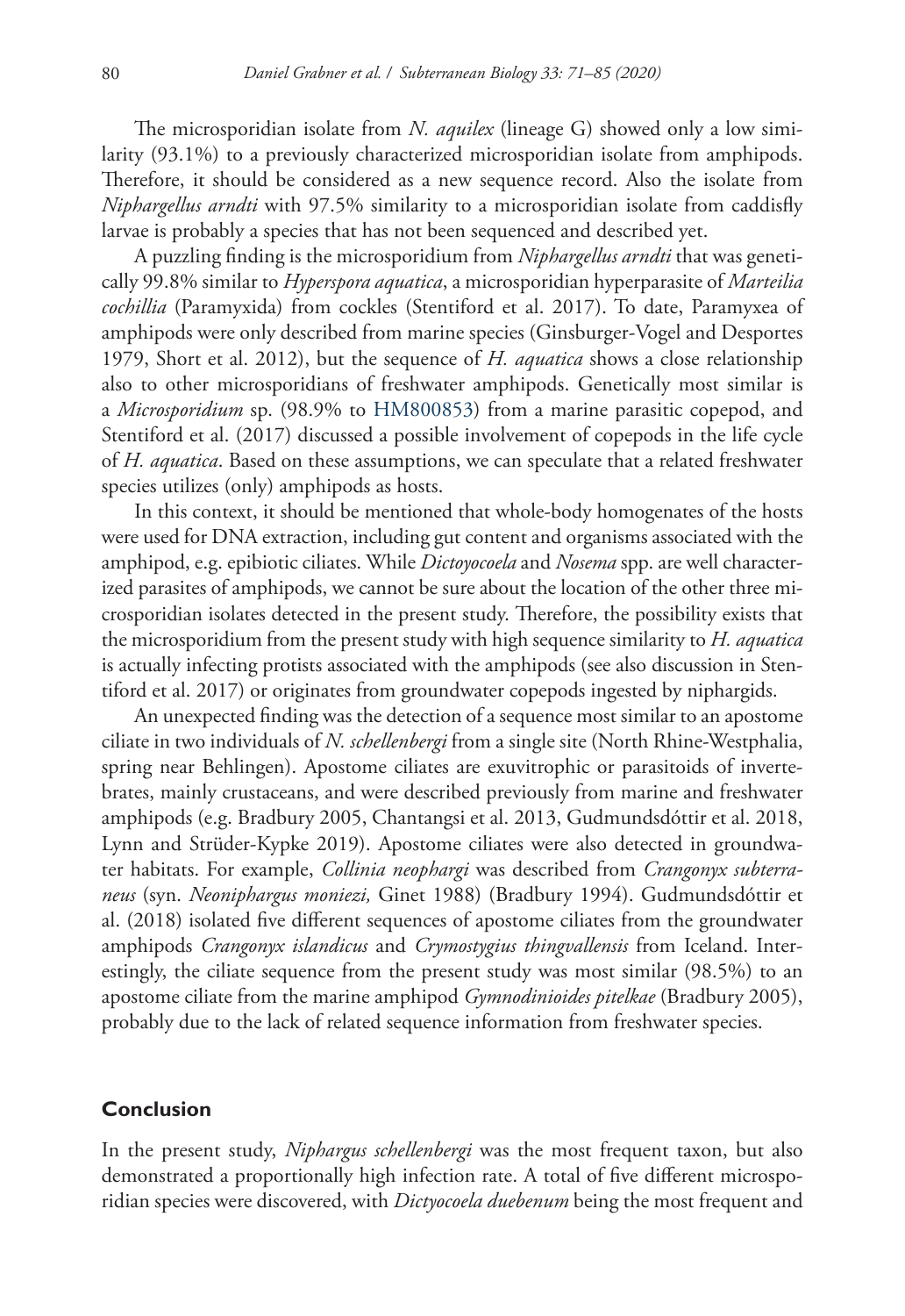found in different niphargid isolates, but preferably in *N. schellenbergi*. This shows that different populations of groundwater amphipods can be impacted by this feminizing microsporidium. Other single findings of microsporidians give an indication of the diversity but a larger sample size and ultrastructural studies would be desirable to link the genetic data to previous morphological descriptions. We want to conclude that more studies on microsporidians (and other parasites) in groundwater species are needed to improve our understanding on their effect on the host populations and sensitive aquatic communities.

# **Acknowledgements**

This publication is based upon work from COST Action DNAqua-Net (CA15219), supported by the COST (European Cooperation in Science and Technology) programme. We thank John Boulton, Sandra Cervantes, Robert Dondelinger, Christine Harbusch, Lee Knight, Christa Locke, Florian Malard, Patrice Notteghem, Joep Orbons, Adam Pyka, Rainer Sennewald, Vid Svara and Verena Weber for assistance during sampling. AW was financed by a grant of the German Research Foundation (WE  $6055/1-1$ ).

# **References**

- Bacela-Spychalska K, Wattier RA, Genton C, Rigaud T (2012) Microsporidian disease of the invasive amphipod *Dikerogammarus villosus* and the potential for its transfer to local invertebrate fauna. Biological Invasions 14: 1831–1842. [https://doi.org/10.1007/s10530-012-](https://doi.org/10.1007/s10530-012-0193-1) [0193-1](https://doi.org/10.1007/s10530-012-0193-1)
- Bacela-Spychalska K, Wróblewski P, Mamos T, et al. (2018) Europe-wide reassessment of *Dictyocoela* (Microsporidia) infecting native and invasive amphipods (Crustacea): molecular versus ultrastructural traits. Scientific Reports 8: 8945: 1–16. [https://doi.org/10.1038/](https://doi.org/10.1038/s41598-018-26879-3) [s41598-018-26879-3](https://doi.org/10.1038/s41598-018-26879-3)
- Bazikalova, AY (1945) Amphipods of Lake Baikal. Proceedings of Baikal Limnological *Station* 11: 1–440.
- Bradbury PC (1994) Parasitic protozoa of molluscs and crustacea. In: Parasitic protozoa (pp. 139–264). Academic Press.
- Bradbury PC (2005) *Gymnodinioides pitelkae* n. sp. (Ciliophora, Apostomatina) from the littoral amphipod, *Marinogammarus obtusatus*, a trophont with remnants of the tomite's infraciliature. European Journal of Protistology 41: 85–92. [https://doi.org/10.1016/J.](https://doi.org/10.1016/J.EJOP.2004.10.001) [EJOP.2004.10.001](https://doi.org/10.1016/J.EJOP.2004.10.001)
- Bulnheim (1971) Über den Wirtskreis der Mikrosporidie *Stempellia mülleri*. Archiv für Protistenkunde 113: 137–145.
- Bulnheim H-P (1975) Microsporidian infections of amphipods with special reference to hostparasite relationships: A review. Marine Fisheries Review 37: 39–45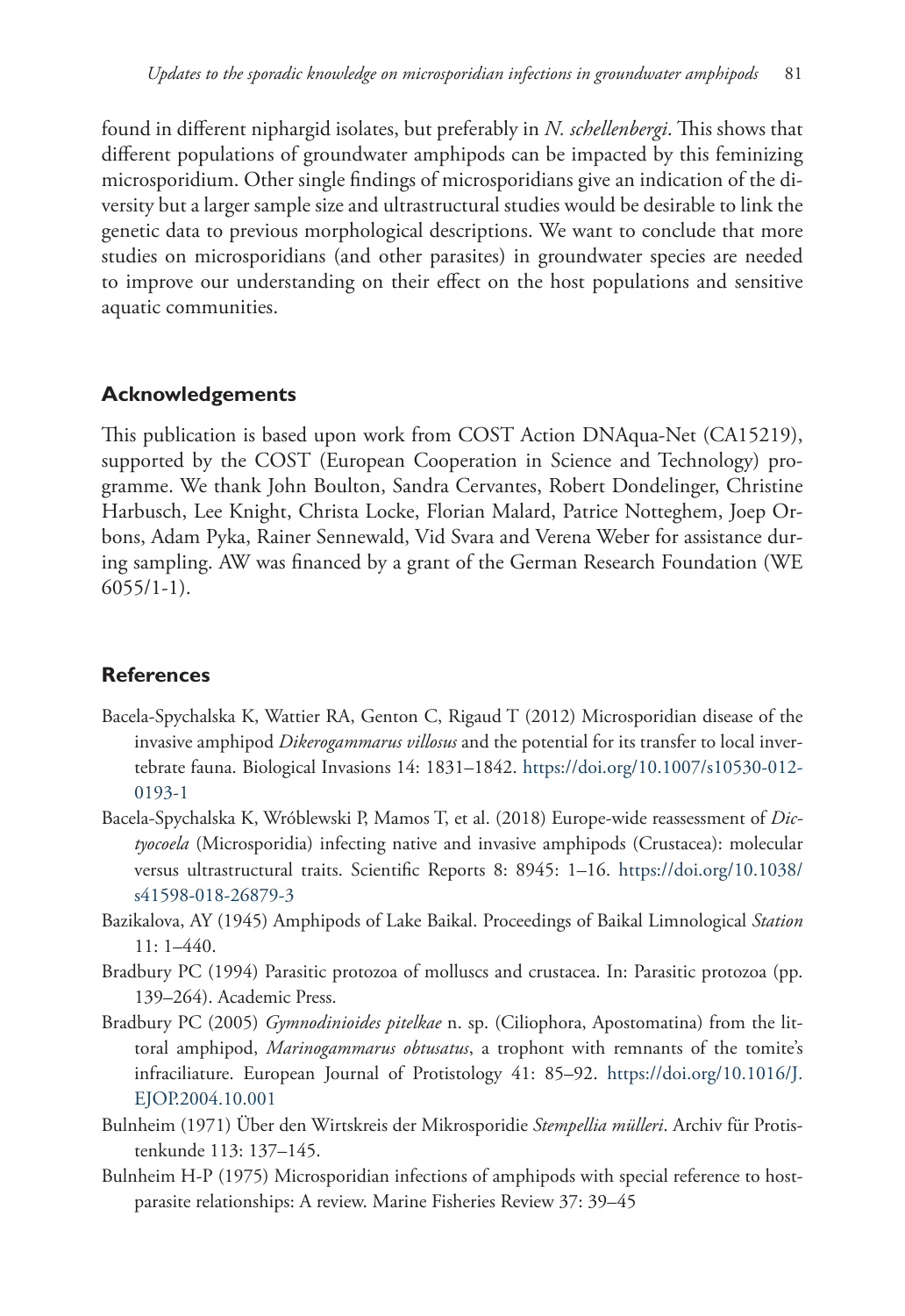- Chantangsi C, Lynn DH, Rueckert S, et al. (2013) *Fusiforma themisticola* n. gen., n. sp., a new genus and species of apostome ciliate infecting the hyperiid amphipod *Themisto libellula* in the Canadian Beaufort Sea (Arctic Ocean), and establishment of the Pseudocolliniidae (Ciliophora, Apostomatia). Protist 164(6): 793–810.
- Dimova M, Madyarova E, Gurkov A, et al. (2018) Genetic diversity of Microsporidia in the circulatory system of endemic amphipods from different locations and depths of ancient Lake Baikal. PeerJ 6: e5329.<https://doi.org/10.7717/peerj.5329>
- Dunn A, Smith J (2001) Microsporidian life cycles and diversity: the relationship between virulence and transmission. Microbes and Infection 3: 381–388.
- Ginsburger-Vogel T, Desportes I (1979) Structure and biology of *Marteilia* sp. in the amphipod Orchestia gammarellus. Marine Fisheries Review 41: 3–7.
- Fišer C, Trontelj P, Luštrik R, Sket B (2009) Toward a unified taxonomy of *Niphargus* (Crustacea: Amphipoda): a review of morphological variability. Zootaxa 2061(1): 1–22.
- Flot J-F, Wörheide G, Dattagupta S (2010) Unsuspected diversity of *Niphargus* amphipods in the chemoautotrophic cave ecosystem of Frasassi, central Italy. BMC Evolutionary Biology 10: 171.
- Ginet R (1988) Rejet du taxon *Niphargus minutus* (Gervais, 1835) et suppression de *Niphargus moniezi* Wrzeniowski, 1890 (Crustacés Amphipodes). Publications de la Société Linnéenne de Lyon 57(5): 147–149.
- Grabner DS, Weigand AM, Leese F, Winking C, Hering D, Tollrian R, Sures B (2015) Invaders, natives and their enemies: distribution patterns of amphipods and their microsporidian parasites in the Ruhr Metropolis, Germany. Parasites & Vectors 8: 419. [https://doi.](https://doi.org/10.1186/s13071-015-1036-6) [org/10.1186/s13071-015-1036-6](https://doi.org/10.1186/s13071-015-1036-6)
- Grabner DS (2017) Hidden diversity: parasites of stream arthropods. Freshwater Biology 62: 52–64.
- Gudmundsdóttir R, Kornobis E, Kristjánsson BK, Pálsson S (2018) Genetic analysis of ciliates living on the groundwater amphipod *Crangonyx islandicus* (Amphipoda: Crangonyctidae). Acta Zoologica 99: 188–198.<https://doi.org/10.1111/azo.12204>
- Haine ER, Brondani E, Hume KD, Perrot-Minnot MJ, Gaillard M, Rigaud T (2004) Coexistence of three microsporidia parasites in populations of the freshwater amphipod *Gammarus roeseli*: evidence for vertical transmission and positive effect on reproduction. International Journal for Parasitology 34: 1137–1146. [https://doi.org/10.1016/j.](https://doi.org/10.1016/j.ijpara.2004.06.006) [ijpara.2004.06.006](https://doi.org/10.1016/j.ijpara.2004.06.006)
- Ironside JE, Smith JE, Hatcher MJ, Sharpe RG, Rollinson D, Dunn AM (2003) Two species of feminizing microsporidian parasite coexist in populations of *Gammarus duebeni*. Journal of Evolutionary Biology 16: 467–473.
- Karpov SA, Mamkaeva MA, Aleoshin VV, Nassonova E, Lilje O, Gleason FH (2014) Morphology, phylogeny, and ecology of the aphelids (Aphelidea, Opisthokonta) and proposal for the new superphylum Opisthosporidia. Frontiers in Microbiology 5: 1–11.
- Krebes L, Blank M, Frankowski J, Bastrop R (2010) Molecular characterisation of the Microsporidia of the amphipod *Gammarus duebeni* across its natural range revealed hidden diversity, wide-ranging prevalence and potential for co-evolution. Infection, Genetics and Evolution 10: 1027–1038. <https://doi.org/10.1016/j.meegid.2010.06.011>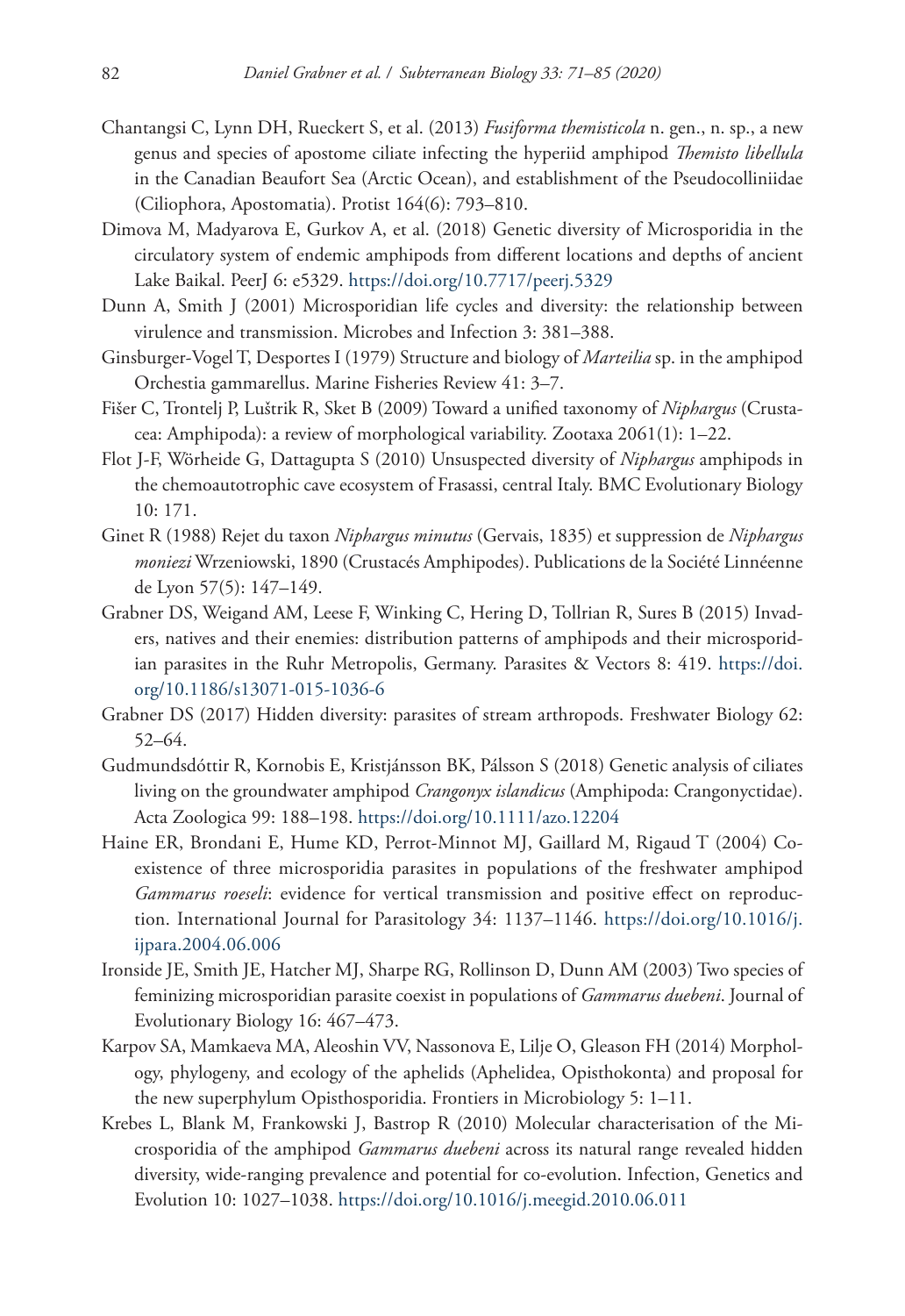- Madyarova EV, Adelshin RV, Dimova MD, Axenov-Gribanov DV, Lubyaga YA, Timofeyev MA (2015) Microsporidian parasites found in the hemolymph of four Baikalian endemic amphipods. PLoS One 10: e0130311.<https://doi.org/10.1371/journal.pone.0130311>
- McInerney CE, Maurice L, Robertson AL, Knight LR, Arnscheidt J, Venditti C, Dooley JSG, Mathers T, Matthijs S, Eriksson K, Proudlove GS, Hänfling B (2014) The ancient Britons: groundwater fauna survived extreme climate change over tens of millions of years across NW Europe. Molecular Ecology 23(5): 1153–1166.
- Poisson R (1924) Sur quelques Microsporidies parasites d'Arthropodes. Comptes rendus de l'Académie des Sciences 178: 664–666.
- Quiles A, Bacela-Spychalska K, Teixeira M, Lambin N, Grabowski M, Rigaud T, Wattier RA (2019) Microsporidian infections in the Amphipoda species complex *Gammarus roeselii* over its geographic range: evidence for both host-parasite co-diversification and recent host-shifts. Parasites & Vectors 12(1): 327. <https://doi.org/10.1186/s13071-019-3571-z>
- Ratnasingham S, Hebert PD (2007) BOLD: The Barcode of Life Data System [\(http://www.](http://www.barcodinglife.org) [barcodinglife.org](http://www.barcodinglife.org)). Molecular Ecology Notes 7(3): 355–364.
- Rivarola‐Duarte L, Otto C, Jühling F, Schreiber S, Bedulina D, Jakob L, Gurkov A, Axenov‐ Gribanov D, Sahyoun AH, Lucassen M, Hackermüller J, Hoffmann S, Sartoris F, Pörtner H-O, Timofeyev M, Luckenbach T, Stadler PF (2014) A first glimpse at the genome of the Baikalian amphipod *Eulimnogammarus verrucosus*. Journal of Experimental Zoology Part B: Molecular and Developmental Evolution 322(3): 177–189.
- Short S, Guler Y, Yang G, Kille P, Ford AT (2012) Paramyxean-microsporidian co-infection in amphipods: is the consensus that Microsporidia can feminise their hosts presumptive? International Journal for Parasitology 42: 683–691. [https://doi.org/10.1016/j.ijpa](https://doi.org/10.1016/j.ijpara.2012.04.014)[ra.2012.04.014](https://doi.org/10.1016/j.ijpara.2012.04.014)
- Smith JE (2009) The ecology and evolution of microsporidian parasites. Parasitology 136: 1901–1914.
- Stentiford GD, Feist SW, Stone DM, Bateman KS, Dunn AM (2013) Microsporidia: diverse, dynamic, and emergent pathogens in aquatic systems. Trends in Parasitology 29: 567–578. <https://doi.org/10.1016/j.pt.2013.08.005>
- Stentiford GD, Dunn AM (2014) Microsporidia in aquatic invertebrates. In: Weiss LM, Becnel JJ (Eds) Microsporidia: Pathogens of Opportunity, First Edit. John Wiley & Sons, Inc., Iowa, pp. 579–603.
- Stentiford GD, Ramilo A, Abollo E, Kerr R, Bateman KS, Feist SW, Bass D, Villalba A (2017) *Hyperspora aquatica* n. gn., n. sp. (Microsporidia), hyperparasitic in *Marteilia cochillia* (Paramyxida), is closely related to crustacean-infecting microspordian taxa. Parasitology 144: 186–199.<https://doi.org/10.1017/S0031182016001633>
- Terry RS, Smith JE, Bouchon D, Rigaud T, Duncanson P, Sharpe RG, Dunn AM (1999) Ultrastructural characterisation and molecular taxonomic identification of *Nosema granulosis* n. sp., a transovarially transmitted feminising (TTF) Microsporidium. Journal of Eukaryotic Microbiology 46: 492–499.
- Terry RS, Smith JE, Sharpe RG, Rigaud T, Littlewood DTJ, Ironside JE, Rollinson D, Bouchon D, MacNeil C, Dick JTA, Dunn AM (2004) Widespread vertical transmission and associated host sex-ratio distortion within the eukaryotic phylum Microspora. Proceed-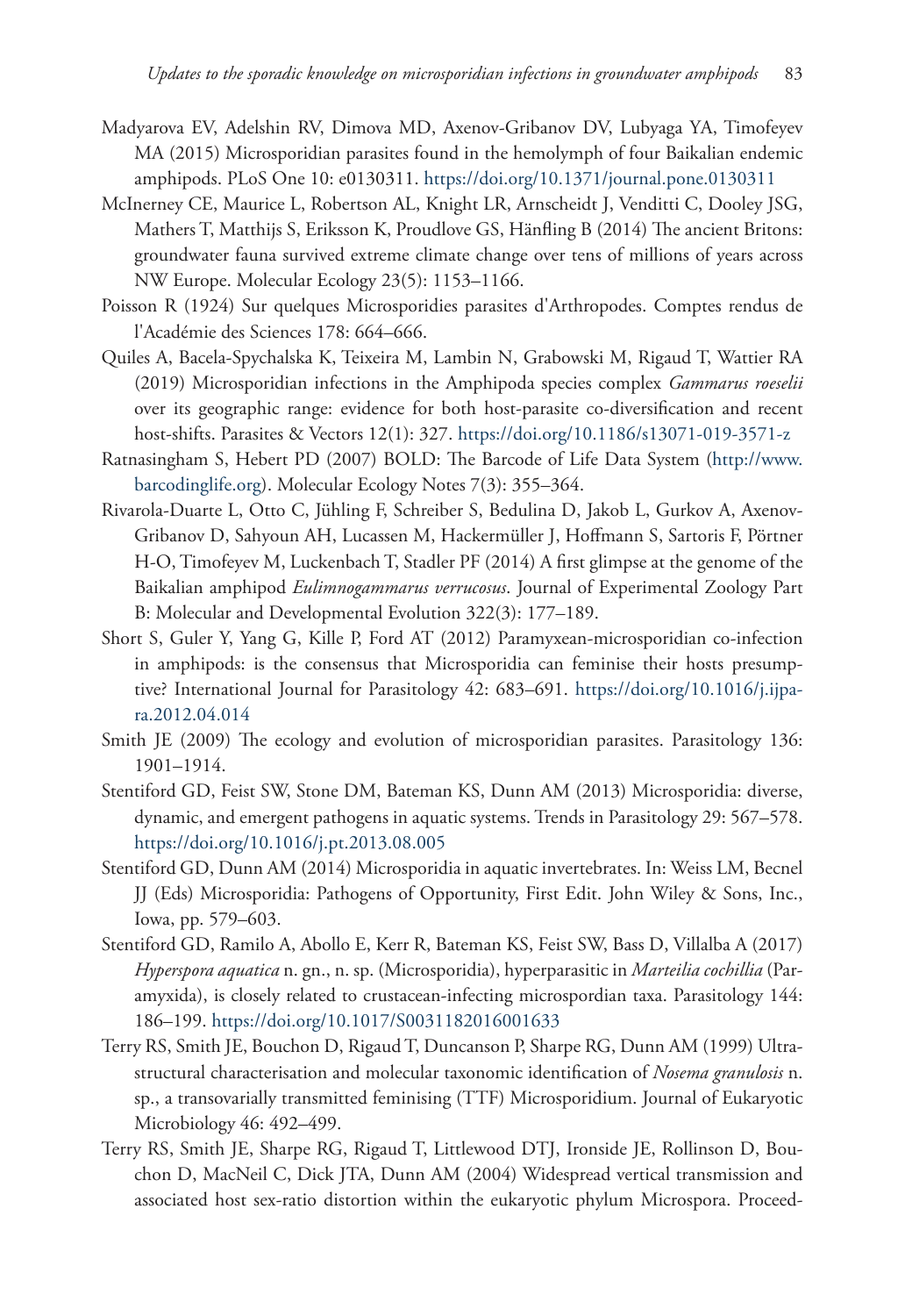ings of the Royal Society B: Biological Sciences 271: 1783–1789. [https://doi.org/10.1098/](https://doi.org/10.1098/rspb.2004.2793) [rspb.2004.2793](https://doi.org/10.1098/rspb.2004.2793)

- Verovnik R, Sket B, Trontelj P (2005) The colonization of Europe by the freshwater crustacean *Asellus aquaticus* (Crustacea: Isopoda) proceeded from ancient refugia and was directed by habitat connectivity. Molecular Ecology 14(14): 4355–4369.
- Weigand AM, Kremers J, Grabner DS (2016) Shared microsporidian profiles between an obligate (*Niphargus*) and facultative subterranean amphipod population (*Gammarus*) at sympatry provide indications for underground transmission pathways. Limnologica 58: 7–10. <https://doi.org/10.1016/j.limno.2016.01.005>
- Wilkinson TJ, Rock J, Whiteley NM, Ovcharenko MO, Ironside JE (2011) Genetic diversity of the feminising microsporidian parasite *Dictyocoela*: new insights into host-specificity, sex and phylogeography. International Journal for Parasitology 41: 959–966. [https://doi.](https://doi.org/10.1016/j.ijpara.2011.04.002) [org/10.1016/j.ijpara.2011.04.002](https://doi.org/10.1016/j.ijpara.2011.04.002)

#### **Supplementary material 1**

# **Overview table of all groundwater amphipod specimens screened for microsporidians**

Authors: Daniel Grabner, Dieter Weber, Alexander M. Weigand

Data type: specimen metadata information

- Explanation note: The table lists specimen ID, taxonomy, collection information, habitat ype, microsporidium infection, GenBank Accession numbers for the parasite, identification results via morphology and DNA (COI, 28S), BOLD BINs and comments to the identification method for each specimen analysed.
- Copyright notice: This dataset is made available under the Open Database License [\(http://opendatacommons.org/licenses/odbl/1.0/](http://opendatacommons.org/licenses/odbl/1.0/)). The Open Database License (ODbL) is a license agreement intended to allow users to freely share, modify, and use this Dataset while maintaining this same freedom for others, provided that the original source and author(s) are credited.

Link: <https://doi.org/10.3897/subtbiol.33.48633.suppl1>